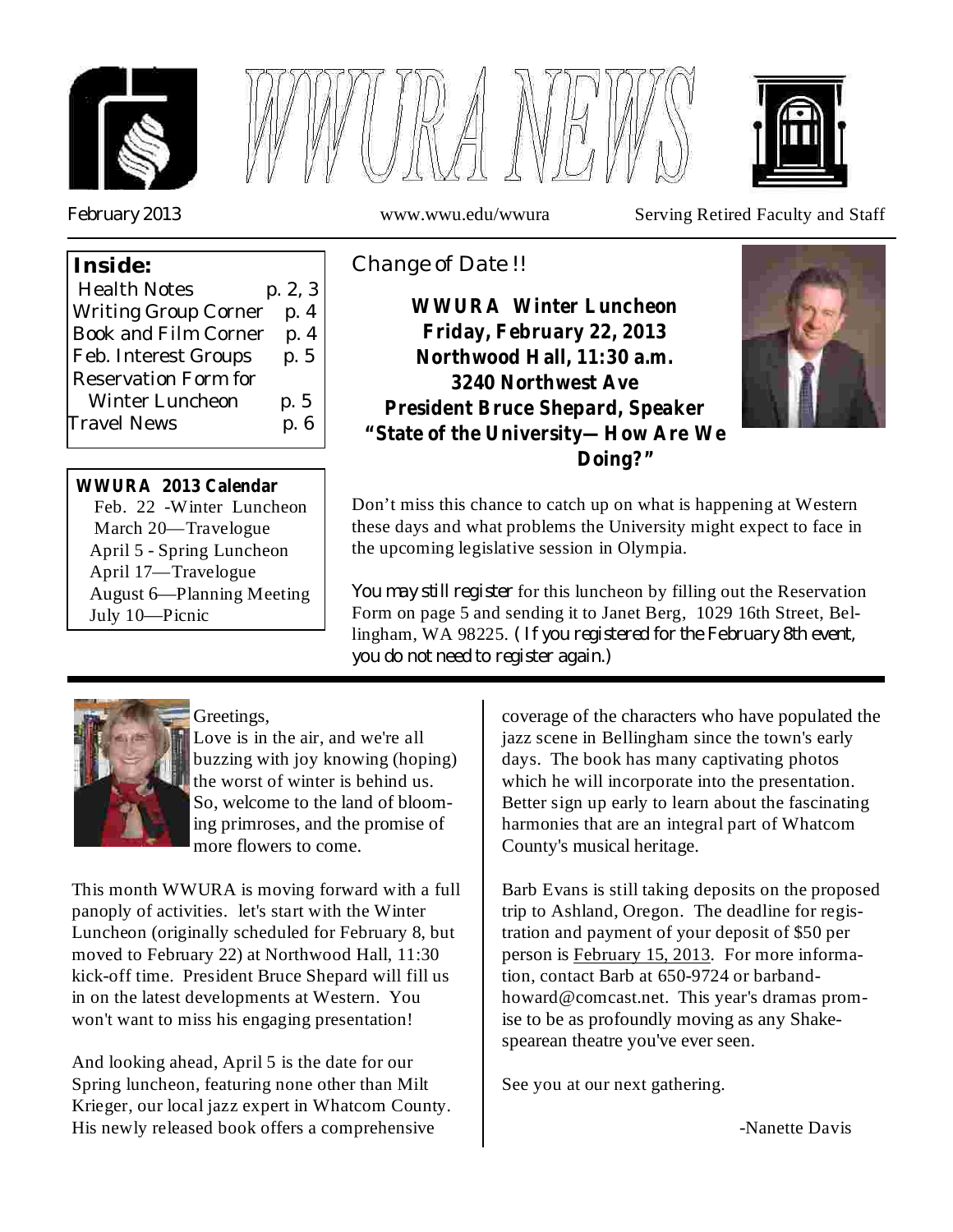## *February 2013 Health Notes by Evelyn Ames* **Comments on Upper Respiratory Infections**

During the winter months WWURA members and friends are more likely to be indoors socializing, reading, exercising, dozing, partying, etc. The connection between upper respiratory infections such as the common cold which occur in winter months is more likely due to being indoors among other adults and children, seasonal changes in humidity, and lack of physical activity. Studies do not show that cold weather itself causes colds.

Defining Upper Respiratory Diseases: "Upper respiratory tract infection (URI) is a nonspecific term used to describe acute infections involving the nose, paranasal sinuses, pharynx, larynx, trachea, and bronchi… Influenza is a systemic illness that involves the upper respiratory tract and should be differentiated from other URIs." http://www.clevelandclinicmeded.com/medicalpubs/diseasemanagement/infectiousdisease/upper-respiratory-tract-infection/#s0010 "Viruses cause most URIs, with rhinovirus, parainfluenza virus, coronavirus, adenovirus, respiratory syncytial virus, coxsackievirus, and influenza virus accounting for most cases." "Rhinoviruses (from the Greek *rhin*, meaning "nose") cause an estimated 30 to 50 percent of all colds. Scientists have identified more than 100 distinct rhinovirus types" (which grow best at temperatures of about 91ºF, the degree inside the human nose). "Scientists think coronaviruses cause about 10 to 15 percent of all adult colds. They bring on colds primarily in the winter and early spring." http://www.niaid.nih.gov/topics/commonCold/Pages/overview.aspx "Approximately 20 million cases of acute sinusitis occur annually in the United States. About 12 million cases of acute tracheobronchitis are diagnosed annually, accounting for one third of patients presenting with acute cough. The estimated economic impact of non–influenza-related URIs is \$40 billion annually. "

http://www.clevelandclinicmeded.com/medicalpubs/diseasemanagement/infectious-disease/upperrespiratory-tract-infection/#s0010 Organisms that cause URIs are easily transmitted by droplet, aerosol (airborne), or direct hand-to-hand contact with secretions from infected persons. A person's hands that have touched infected surfaces can easily transmit viruses to their nose and eyes. The public health message of "wash your hands" is so important in helping to reduce a person's chances of being infected. Wiping door handles and phones in residences where people have URI's is suggested.



Examples of URI's: http://www.medicinenet.com/upper\_respiratory\_infection/article.htm rhinitis (inflammation of the nasal cavity)

- sinus infection (sinusitis or rhinosinusitis) inflammation of the sinuses located around the nose common cold (nasopharyngitis) - inflammation of the nares, pharynx, hypopharynx, uvula, and tonsils, pharyngitis (inflammation of the pharynx, uvula, and tonsils), epiglottitis (inflammation of the upper portion of the larynx or the epiglottis)
- laryngitis (inflammation of the larynx), laryngotracheitis (inflammation of the larynx and the trachea), and tracheitis (inflammation of the trachea).

**Common cold:** Sneezing, scratchy throat, and runny nose are some of the first signs of a cold. These usually begin about 2 to 3 days after infection. Other symptoms include mucus buildup in the nose, tiredness, and headache. Over 200 viruses have been identified as causing common colds. The large number of viruses and the fact that viruses mutate from season to season, are reasons why immunization against the cold has not been successful. Colds are usually mild with symptoms lasting from 1 to 2 weeks. Adults generally do not have a fever. If a fever occurs, the illness might be influenza or a bacterial infection. Future advances in technology have the potential of identifying another 20 to 30 percent of causes of adult colds.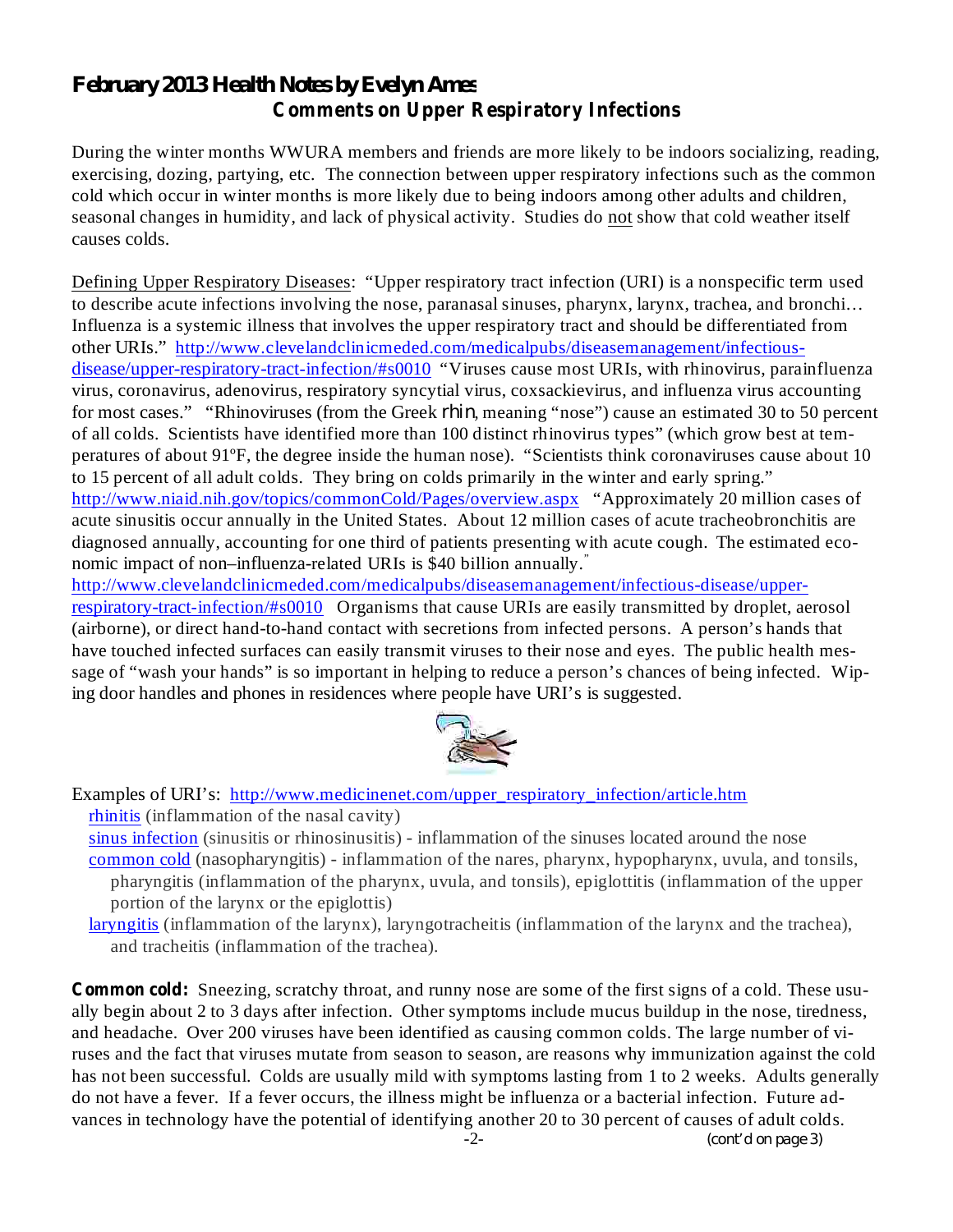### **Health Notes,** *cont'd*

**Preventive Actions:** "Several research studies show that people who exercise regularly have a significantly reduced number of respiratory tract infections, such as the common cold, compared with those who don't exercise. Research also suggests that allergic diseases that affect the nose or throat and psychological stress may increase your chances of getting infected by cold viruses." "High fever, significantly swollen glands, severe sinus pain, and a cough that produces mucus may be signs that you have a complication or more serious illness. If you have any of these signs, you should contact your healthcare provider." http://www.niaid.nih.gov/topics/commonCold/Pages/overview.aspx.

Walking Pneumonia: Walking pneumonia is an informal term for pneumonia that is not severe enough to require bed rest or hospitalization. "Walking pneumonia is often caused by a type of bacterium that produces milder symptoms that appear more gradually than do those of other types of pneumonia." pneumonia/AN00137/METHOD=print-http://www.mayoclinic.com/print/walking Ways of acquiring pneumonia include being infected by bacteria and viruses that live in our noses, sinuses, or mouths. These may spread to the lungs. A person may breathe pneumonia-causing germs directly into the lungs, or may inhale foods, liquids, vomit, or fluids from the mouth into the lungs. The latter is termed aspiration pneumonia. http://www.nlm.nih.gov/medlineplus/ency/article/000145.htm Community-acquired pneumonia is pneumonia that occurs among people who have not recently been in a hospital or other health care facility. http://www.nlm.nih.gov/medlineplus/ency/article/000145.htm

According to the American Lung Association, pneumonia often mimics the flu, beginning with a cough and fever. Age and status of general health are factors that affect signs and symptoms and whether the cause is viral or bacterial. Signs and symptoms may include fever, lower-than-normal body temperature in older people, cough, shortness of breath, sweating, shaking chills, chest pain that fluctuates with breathing (pleurisy), headache, muscle pain, and fatigue. -disease/pneumonia/symptoms-http://www.lung.org/lung and.html-diagnosis and http://www.mayoclinic.com/health/pneumonia/DS00135/DSECTION=symptoms

**Who is more likely to be hospitalized:** those who have another serious medical problem, have severe symptoms, are unable to care for themselves at home (and cannot eat or drink), are older than 65 or are a young child, and are not responding to antibiotics and getting better.

Information relating to when to see a doctor and differentiation between viral and bacterial pneumonia is described at and.html-diagnosis-disease/pneumonia/symptoms-http://www.lung.org/lung For treatment information: http://www.niaid.nih.gov/topics/commoncold/Pages/treatment.aspx Additional information at http://www.medicinenet.com/upper\_respiratory\_infection/page2.htm Detailed information on "cough" is at /topics/topics/cough-http://www.nhlbi.nih.gov/health/health

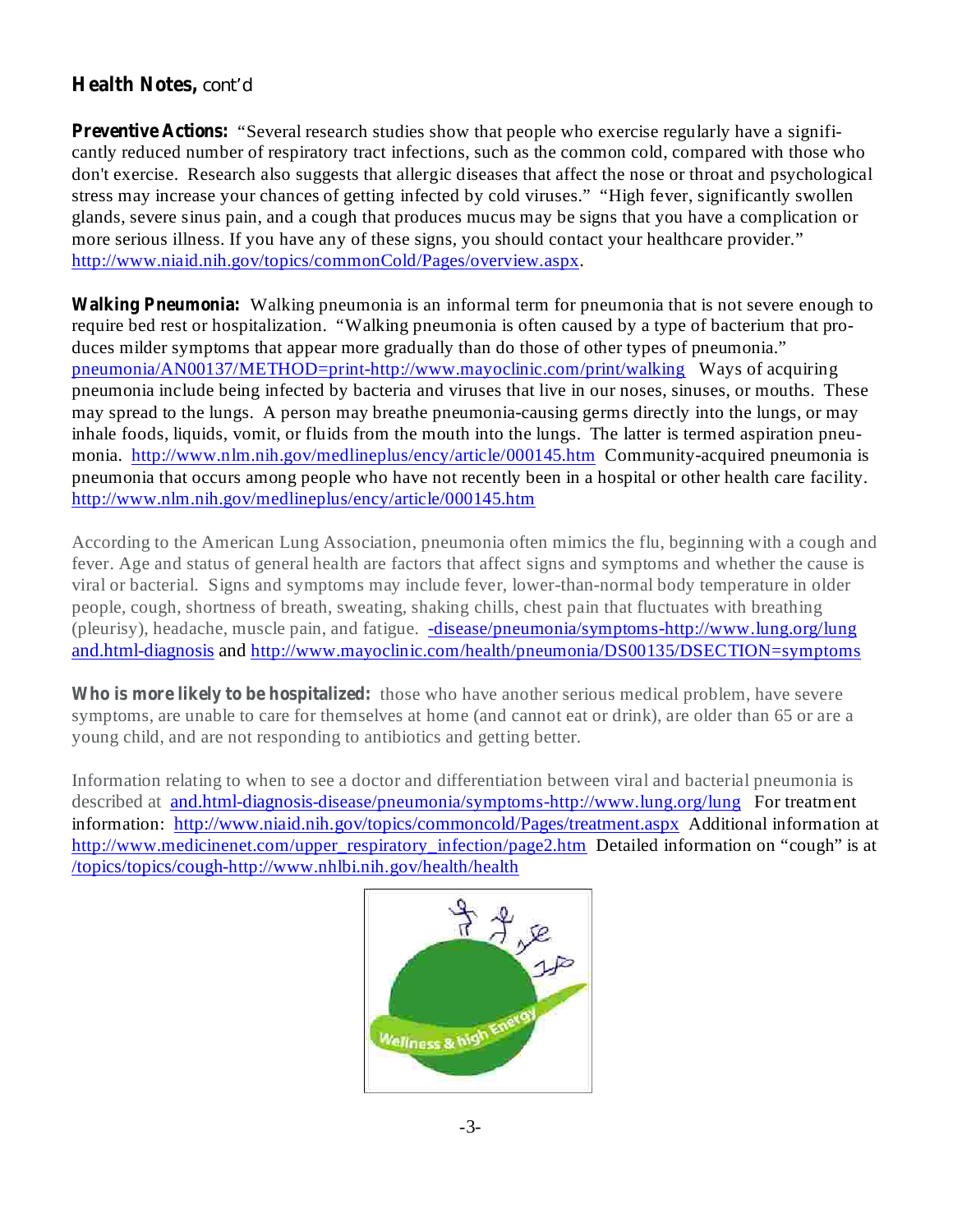#### **Book and Film Corner**

Another film version of F. Scott Fitzgerald's classic 1925 novel The Great Gatsby is slated to come out this May with Leonardo DiCaprio starring as Jay Gatsby, a wealthy, somewhat shady newcomer to Long Island society.

The great chronicler of the 1920s Jazz Age with all of its exuberance and excesses, Fitzgerald also wrote *This Side of Paradise, The Beautiful and Dammed* and *Tender is the Night*, plus many short stories, published in magazines such as *The Satur*day *Evening Post, Collier's* Weekley and *Esquire*.

The Gatsby story is narrated by Nick Carraway (Tobey McGuire), a bond salesman living next door to Gatsby's estate, and revolves around Gatsby's love for Daisy Buchanan (Carey Mulligan), whom he met and fell in love with as a young man. Daisy, a self-absorbed, rather shallow socialite, is married to millionaire Tom Buchanan (Joel Edgerton), who represents "old money" as contrasted with Jay, whose "new" wealth comes from questionable sources. But Jay's parties are legendary, attended by "old" and "new" money alike. The four main characters, together with other lovers and various partiers, assemble at Gatsby's estate for another festive evening. The love triangle, with many complications, results ultimately in murder.

Some may recall the 1974 film starring Robert Redford as Gatsby, Mia Farrow as Daisy and Sam Waterston as Nick. While awaiting the latest version, for fun rent the 1974 film. You might also re-read Fitzgerald's classic novel, considered his best work and one of the "Great American" novels.

#### **Writing Group Corner**

## **Lynne Masland The Weather Report by**

#### **Lynne Masland**

Steam drifts upward From my morning cup of tea As I stand in my January garden.

Over the line of hilltop firs The light is brightening. Though today skies will be gray.

Sparrows hide in wisteria tangles Above my gated wall. Three crows glide down the alley.

The air is cool. Our cold spell has passed Along with hoar frost and ice. The front has moved on.

Yesterday's hard rain thawed garden soil, Where dots of green hint at Next season's lilies.

But hold the spring! Today is enough. Let me clasp the bleakness of January Before the symphony begins.

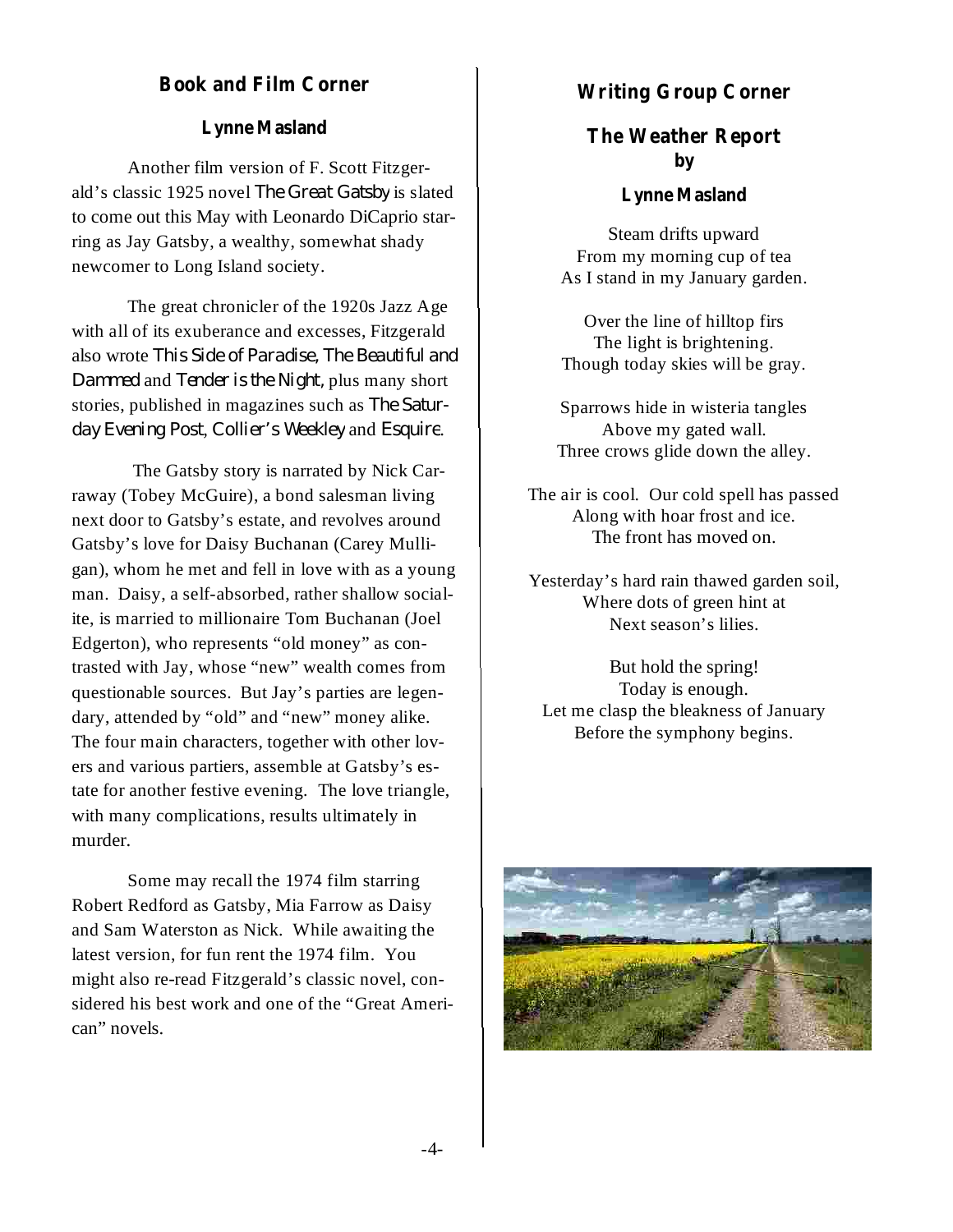## **FEBRUARY INTEREST GROUPS**

If you are interested in one of the groups please call or email the contact person.

**BOOK GROUP** --Donna Moore (Rochon), 360-733-5769 <donnafieldsmoore@comcast.net> Meets the 3rd Tuesday of the month at Barbara Davidson's, 806 17th Street. We will meet February 19 at Barbara Davidson's, 806 17th Street. February's book is *Bring Up the Bodies* by Hilary Mantel March's book is *Don't Let's Go to the Dogs* Tonight by Alexandra Fuller

**BRIDGE GROUP**--Nicholas Bullat, <gnbmaestro@gmail.com> Meets the 4th Tuesday of the month at member's homes. We will meet February 26th at Caryl Hinckley's, 1804 Taylor Ave.

**INFORMAL DINING --** Janet Berg, 360-733-4654, <janetlila@hotmail.com> Meets in small groups each month at member's homes.

**OPERA GROUP** --Evelyn Ames, 360-734-3184, <Evelyn.ames@wwu.edu>. Call Evelyn if you need a ride. February 16, 2013 Verdi's Rigoletto -- New Production March 2, 2013 Wagner's *Parsifal* -- New Production March 16, 2013 Zandonai's *Francesca da Rimini*March 6, 2013 Encore -- Verdi's Rigoletto, 6:30 pm local time March 20, 2013 Encore -- Wagner's Parsifal, 6:30 pm local time Information on venues is in the September newsletter.

**SKIING** - Charlie Way, 360-734-0649,<cybway@aol.com> Skiing has started!

**WRITER'S GROUP** - Evelyn Wright, 360-676-0227, <ewright410@comcast.net> Meets twice a month. The groups are kept small so there is time for reading and critiquing each other's work. The first group is now closed, but if you are interested, please call Evelyn and discuss starting a second group.

| <b>Reservation Form</b>                                     |  |
|-------------------------------------------------------------|--|
| <b>Winter Luncheon</b>                                      |  |
| Friday, February 22, 2013                                   |  |
| Northwood Hall, 3240 Northwest Ave., Bellingham, 11:30 a.m. |  |
|                                                             |  |

 $Name(s)$ 

-------

Address or Phone Number \_\_\_\_\_\_\_\_\_\_\_\_\_\_\_\_\_\_\_\_\_\_\_\_\_\_\_\_\_\_\_\_\_\_\_\_\_\_\_\_\_\_\_\_\_\_\_\_\_\_\_\_\_\_\_\_\_\_\_\_\_\_

Amount Enclosed \_\_\_\_\_\_\_\_\_\_\_\_\_\_\_\_\_\_\_\_\_\_\_\_\_\_\_\_\_\_\_\_\_\_\_ (\$15 member, \$18 for non-member)

## **Reservation Deadline is Tuesday, February 19, 2013**

Mail with your check payable to WWURA and mail to Janet Berg, 1029 16th St., Bellingham, WA 98225. ( Phone: 733-4654)